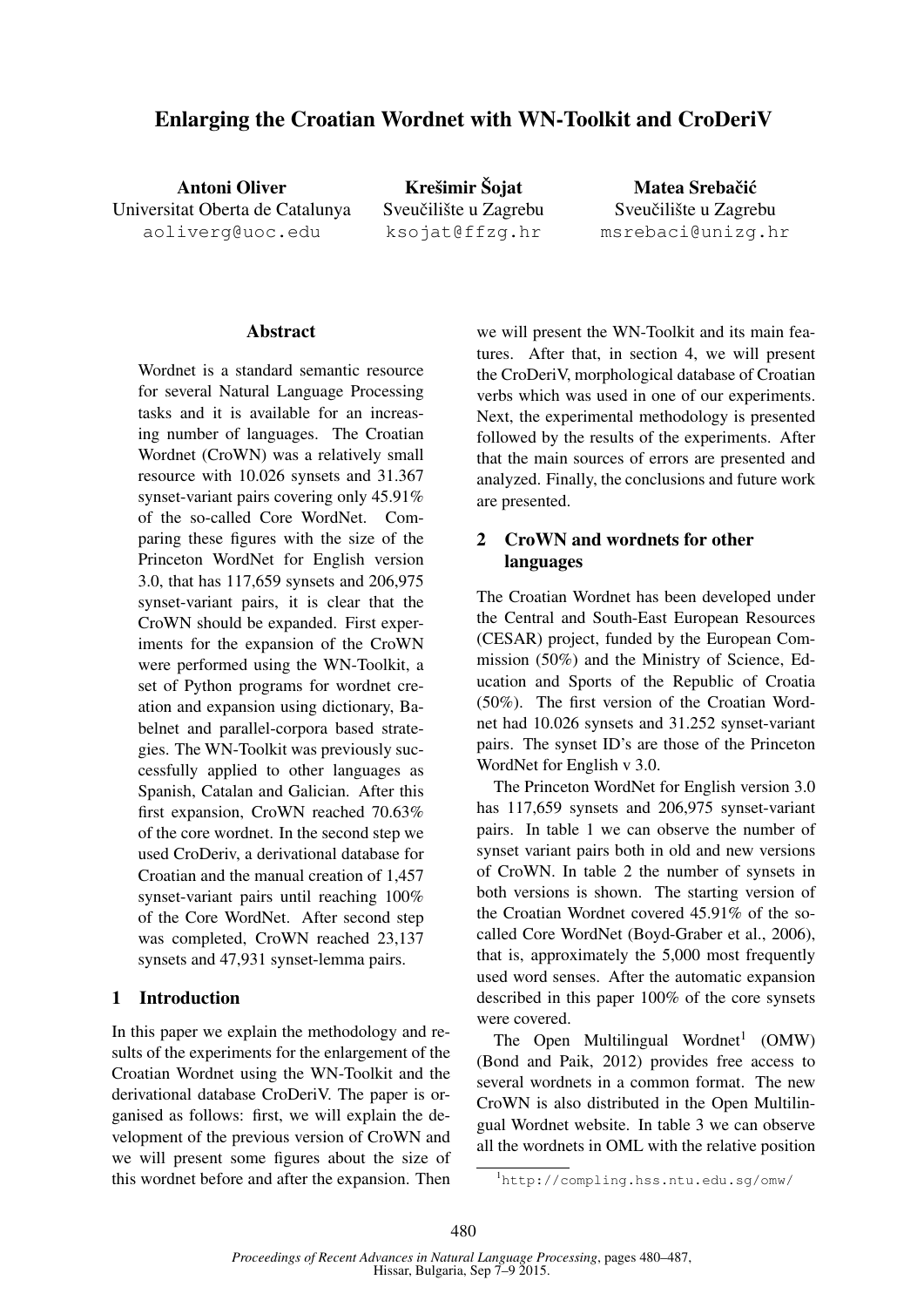| <b>POS</b>   | Old version | <b>New version</b> |
|--------------|-------------|--------------------|
| Overall      | 31.252      | 47.901             |
| <b>Nouns</b> | 16,726      | 27,001             |
| <b>Verbs</b> | 13,669      | 17,904             |
| Adjectives   | 857         | 2.594              |
| Adverbs      |             | 40Z                |

Table 1: Number of synset-variant pairs in old and new versions of CroWN

| <b>POS</b>   | Old version | <b>New version</b> |
|--------------|-------------|--------------------|
| Overall      | 10.026      | 23,120             |
| <b>Nouns</b> | 7.373       | 16,178             |
| Verbs        | 2.351       | 4.736              |
| Adjectives   | 302         | 1.814              |
| Adverbs      |             | 392                |

Table 2: Number of synsets in old and new versions of CroWN

regarding the number of synsets (on the left) and the % of the Core WordNet (on the right), both for the old version (hrv-o) and the new version (hrvn) of the CroWN. As we can observe in the table, regarding the number of synsets, the old CroWN occupied the  $21<sup>st</sup>$  position, and the new version reached the  $17<sup>th</sup>$ . With respect to the % of the Core WordNet, the old version occupied the 24<sup>th</sup> position and the new one, as it reached the 100%, occupies the 4th position.

These figures indicate that the CroWN, after the enlargement described in this paper, is a much more valuable resource, although there is still a lot of work to be done.

## 3 The WN-Toolkit

The WN-Toolkit<sup>2</sup> (Oliver, 2014) is a set of programs developed in Python for the automatic creation of wordnets following the expand model (Vossen, 1998), that is, by translation of the variants (words) associated with the Princeton Word-Net synsets. The toolkit also provides some free language resources. These resources are preprocessed so they can be easily used with the toolkit.

The WN-Toolkit implements the following strategies for WordNet creation:

• Dictionary based methodology: This strategy uses bilingual dictionaries to translate the English variants associated with each synset. This direct translation using dictionaries can be performed only on those English variants

| $\overline{\mathbf{P}}$ | <b>lang</b>       | synsets | <b>lang</b>                     | $\overline{\%$ CORE |
|-------------------------|-------------------|---------|---------------------------------|---------------------|
| $\overline{1}$          | $\overline{e}$ ng | 117,659 | eng                             | $\overline{100}$    |
| $\overline{2}$          | fin               | 116,763 | fin                             | 100                 |
| $\overline{3}$          | tha               | 73,350  | cmn                             | $\overline{100}$    |
| $\overline{4}$          | fra               | 59,091  | hrv-n                           | <b>100</b>          |
| $\overline{5}$          | jpn               | 57,184  | bul                             | 100                 |
| $\overline{6}$          | ind               | 51,822  | ind                             | 99                  |
| 7                       | cat               | 45,826  | zsm                             | 99                  |
| $\overline{8}$          | por               | 43,895  | swe                             | 99                  |
| $\overline{9}$          | zsm               | 42,679  | jpn                             | 95                  |
| 10                      | slv               | 42,583  | fra                             | 92                  |
| $\overline{11}$         | cmn               | 42,312  | $\overline{\text{s} \text{lv}}$ | 86                  |
| $\overline{12}$         | spa               | 38,512  | por                             | $\overline{84}$     |
| 13                      | ita               | 34,728  | ita                             | 83                  |
| $\overline{14}$         | eus               | 29,413  | tha                             | $\overline{81}$     |
| $\overline{15}$         | pol               | 28,757  | cat                             | $\overline{81}$     |
| $\overline{16}$         | hrv-n             | 23,120  | dan                             | 81                  |
| $\overline{17}$         | glg               | 19,312  | $\overline{\text{nob}}$         | $\overline{81}$     |
| 18                      | ell               | 18,049  | spa                             | $\overline{76}$     |
| 19                      | fas               | 17,759  | eus                             | 71                  |
| $\overline{20}$         | arb               | 10,165  | nno                             | 66                  |
| $\overline{21}$         | hrv-o             | 10,026  | ell                             | $\overline{57}$     |
| $\overline{22}$         | swe               | 6,796   | $\overline{\text{pol}}$         | 49                  |
| $\overline{23}$         | heb               | 5,448   | arb                             | 48                  |
| $\overline{24}$         | bul               | 4,999   | hrv-o                           | 45.91               |
| $\overline{25}$         | qcn               | 4,913   | fas                             | 41                  |
| $\overline{26}$         | als               | 4,676   | $g\overline{g}$                 | $\overline{36}$     |
| $\overline{27}$         | dan               | 4,476   | als                             | 31                  |
| $\overline{28}$         | nob               | 4,455   | qcn                             | $\overline{28}$     |
| 29                      | nno               | 3,671   | heb                             | $\overline{27}$     |

Table 3: Number of synsets in old (hrv-o) and new (hrv-n) versions of CroWN

being monosemic, that is, variants associated to a single synset. About 82% of the English variants in the Princeton WordNet 3.0 are monosemic. These figures show us that a large percentage of a target wordnet can be implemented using this strategy, but we would not be able to extract the most frequent variants, as common words are usually polysemic.

- Babelnet based strategies: BabelNet (Navigli and Ponzetto, 2010) is a semantic network and a multilingual encyclopedic dictionary with lexicographic and encyclopedic coverage of terms. Entries are connected in a very large network of semantic relations. BabelNet covers 50 languages, Croatian among them. In this methodology we simply extract the data from the BabelNet file to get the target wordnet. This strategy can only be applied to old versions of Babelnet, as new versions have a use restriction not allowing the creation of wordnets from its data.
- Parallel corpus based methodologies: In or-

<sup>2</sup>The WN-Toolkit can be freely downloaded from http: //sourceforge.net/projects/wn-toolkit/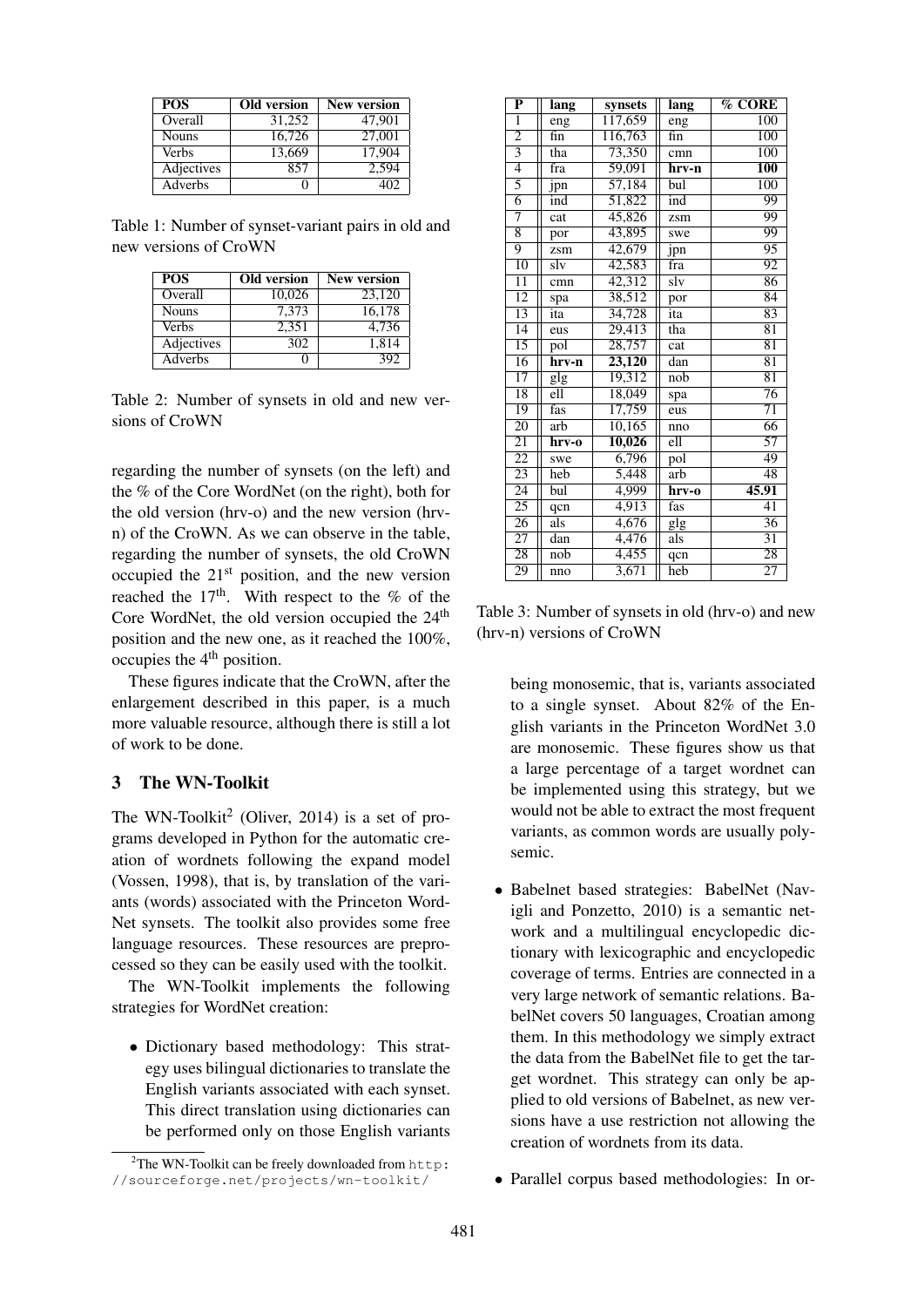der to extract wordnets from a parallel corpus we need this parallel corpus to be semantically tagged with Princeton WordNet synsets in the English part. As these corpora are not easily available, we use two strategies for the automatic construction of the required corpora:

- By machine translation of sense-tagged corpora.
- By automatic sense-tagging of English-Croatian parallel corpora.

The WN-Toolkit also provides some resources, as dictionaries and preprocessed bilingual corpora.

## 4 The CroDeriV database

CroDeriV (Sojat et al., 2014) is a database that contains information about the morphological structure and derivational relatedness of verbs in Croatian. Nowadays it contains 14,192 Croatian verbs that are morphologically analyzed, that is, segmented into lexical, derivational and inflectional morphemes. The structure of CroDeriV enables the detection of verbal derivational families in Croatian as well as the distribution and frequency of particular affixes and lexical morphemes. Derivational families consist of a verbal base form and all prefixed or suffixed derivatives detected in available Croatian dictionaries and corpora. Language data structured in this way was further used for the expansion of other language resources for Croatian, such as Croatian WordNet and the Croatian Morphological Lexicon (Sojat and Srebačić, 2014; Šojat et al., 2014). Matching the data from CroDeriV on one side, and Croatian WordNet and the Croatian Morphological Lexicon on the other, resulted in significant enrichment of Croatian WordNet and enlargement of the Croatian Morphological Lexicon.

In this paper we present the procedure for using CroDeriV to further expand the Croatian Word-Net.

## 5 Experimental methodology

In order to automatically evaluate the results, we compare the obtained wordnet with the existing Croatian Wordnet. If we get some variant for a synset, we compare if in the Croatian WordNet there is a variant for this synset, and if this variant is the same as the extracted one. If we got one of the variants in the reference wordnet, the result

is evaluated as correct. If there are some variants in the reference wordnet, but not the one we extracted, this is evaluated as incorrect. If we don't have any variant in the reference wordnet for the particular synset, the result remains unevaluated, that is, we don't take into account this obtained variant in the evaluation results. The automatic precision values obtained in this way tend to be lower than the real values. Sometimes we obtain a variant that is correct, but we have other correct variants for the same synset in the reference wordnet. In these cases we evaluate our result as incorrect. On the other hand, as the reference Croatian Wordnet is not very big, we leave a lot of obtained variants without evaluation.

As we stated in the previous section, automatically evaluated values of precision tend to be lower than the real values. For this reason, for each experiment we have manually evaluated a subset of the non-evaluated and incorrect results in order to calculate a corrected value of precision.

We offer two values of corrected precision values:

- strict: we have also considered small errors (as capitalization, plural forms, etc.) as errors
- non-strict: we have considered small errors as correct

## 6 Experimental results

## 6.1 Dictionary-based strategy

#### 6.1.1 Resources

In the table 4 we can observe the dictionaries (English-Croatian) we have used for the experiments along with the number of entries. As can be seen in the table, only freely available resources have been used.

| <b>Dictionary</b> | Website                       | <b>Entries</b> |
|-------------------|-------------------------------|----------------|
| OmegaWiki         | http://www.omegawiki.org/     | 1.692          |
| Wiktionary        | http://www.wiktionary.org/    | 29,216         |
| Wikipedia         | http://www.wikipedia.org/     | 70,387         |
| Geonames          | http://www.geonames.org/      | 1,353          |
| Wikispecies       | http://species.wikimedia.org/ | 1,785          |

Table 4: Dictionaries used for the dictionary-based strategy

The Wiktionary dictionary contains words in Croatian, Bosnian and Serbian, some of them written in Cyrillic. We have filtered the dictionary with the Croatian Morphological Dictionary (Tadic and ´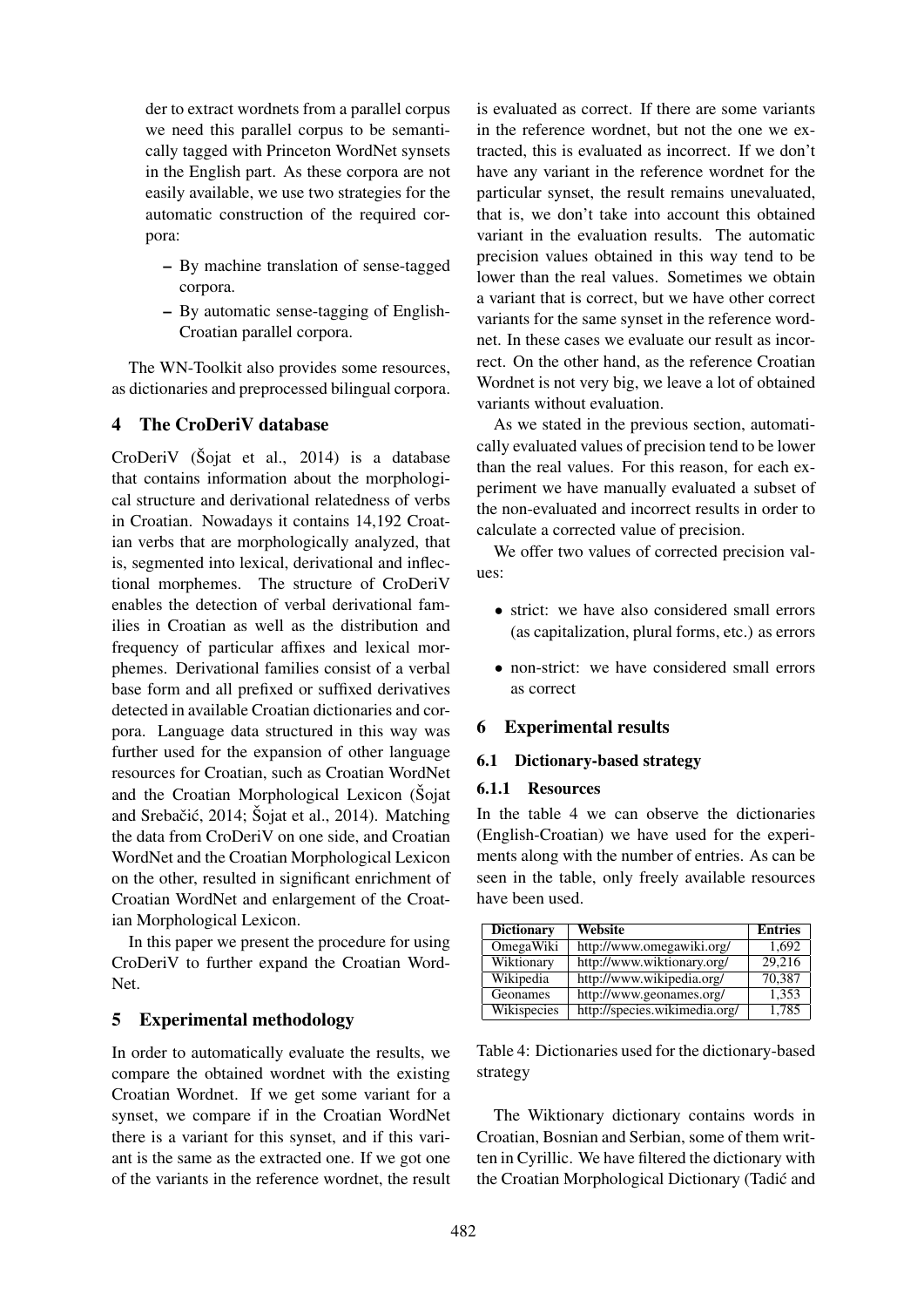|                    | Omegawiki | Wiktionary | Wikipedia                | <b>Geonames</b>          | <b>Wikispecies</b> | Combination |
|--------------------|-----------|------------|--------------------------|--------------------------|--------------------|-------------|
| <b>Total</b>       | 646       | .905       | 4.196                    | 429                      | 772                | 7,247       |
| <b>Evaluated</b>   | 176       | 522        | 409                      |                          | 183                | 1,156       |
| <b>Precision</b>   | 83.52     | 79.31      | 57.95                    | -                        | 75.96              | 70.33       |
| <b>Precision N</b> | 57.14     | 80.65      | 57.95                    | $\overline{\phantom{0}}$ | 75.96              | 70.49       |
| <b>Precision V</b> | -         | 67.86      | $\overline{\phantom{0}}$ | $\overline{\phantom{0}}$ |                    | 66.10       |
| <b>Precision A</b> | -         | 83.33      | $\overline{\phantom{0}}$ | $\overline{\phantom{0}}$ |                    | 83.33       |

Table 5: Results for the dictionary-based strategy using automatic evaluation

Fulgosi, 2003; Oliver and Tadic, 2004) in order to ´ get a list of Croatian words, so words in the Wiktionary dictionary not being in the Croatian Morphological Dictionary are deleted from the dictionary. After the filtering 7.437 entries remained. Entries from the Wikipedia are all with the first letter in uppercase. Once we have extracted the wordnet from Wikipedia we had to normalize the capitalization of the results. We have done this in an automatic way by comparing capitalization of entries from the Wikipedia with the capitalization of the variants of the same synset in the Princeton English WordNet. Entries in the Wikispecies dictionary are with the first letter in uppercase. In this case we have simply changed all to lowercase.

#### 6.1.2 Results and evaluation

In the table 5 we present the results of the automatic evaluation for all the dictionaries and for the combination of all of them:

The value in the row Total shows the number of synset-variants pairs extracted using the given dictionary or the combination of all dictionaries. The value in Evaluated indicates the number of synsetvariant pairs that could be automatically evaluated, that is, the number of synset-variant pairs already present in the Croatian WordNet. In the case of Geonames no single synset-variant pair was present, so we couldn't calculate figures of precision. We show the overall precision along with the precision for nouns, verbs, adjectives and adverbs. Note that we couldn't evaluate the precision for any adverb, as no adverbs were present in the previous version of the Croatian WordNet.

As we can see, an overall automatic calculated precision of 70.33% is achieved. We have manually evaluated 10% of the non-evaluated synsetvariant pairs and 10% of the evaluated as incorrect. For strict precision we have achieved 84.49% (more than 14 points higher than automatic evaluation) and for non-strict 90.72% (more than 20 points higher).

The dictionary-based strategy has allowed to

extract 6,091 new synset-variant pairs.

#### 6.2 BabelNet based strategy

#### 6.2.1 Resources

For our experiments we have used BabelNet version 2. In this strategy we simply extract the information for Croatian from the BabelNet file.

### 6.2.2 Results and evaluation

In table the results of automatic evaluation are presented.

| Total              | 12949 |
|--------------------|-------|
| <b>Evaluated</b>   | 1,934 |
| <b>Precision</b>   | 66.65 |
| <b>Precision N</b> | 66.65 |

Table 6: Results for the BabelNet-based strategy using automatic evaluation

Note that with this strategy we have only been able to extract synset-variant pairs for nouns. 10% of the non-evaluated synset-variant pairs, as well as 20% of the evaluated as incorrect have been manually evaluated. A strict value of 88.96% and a non-strict value of 96.8% have been calculated.

## 6.3 Machine translation of sense-disambiguated corpora

## 6.3.1 Resources

In order to extract wordnets from a parallel corpus we need this parallel corpus to be semantically tagged with wordnet synsets in the English part. As these corpora are not easily available, we use two strategies for the automatic construction of the required corpora:

• By machine translation of sense-tagged corpora. We use manually sense tagged English corpora (as Semcor, for example) and we automatically translate the English text into the target language. We are using Google Translate, as it is a statistical system capable to perform a quite good lexical selection task when translating, that is, in some cases is capable to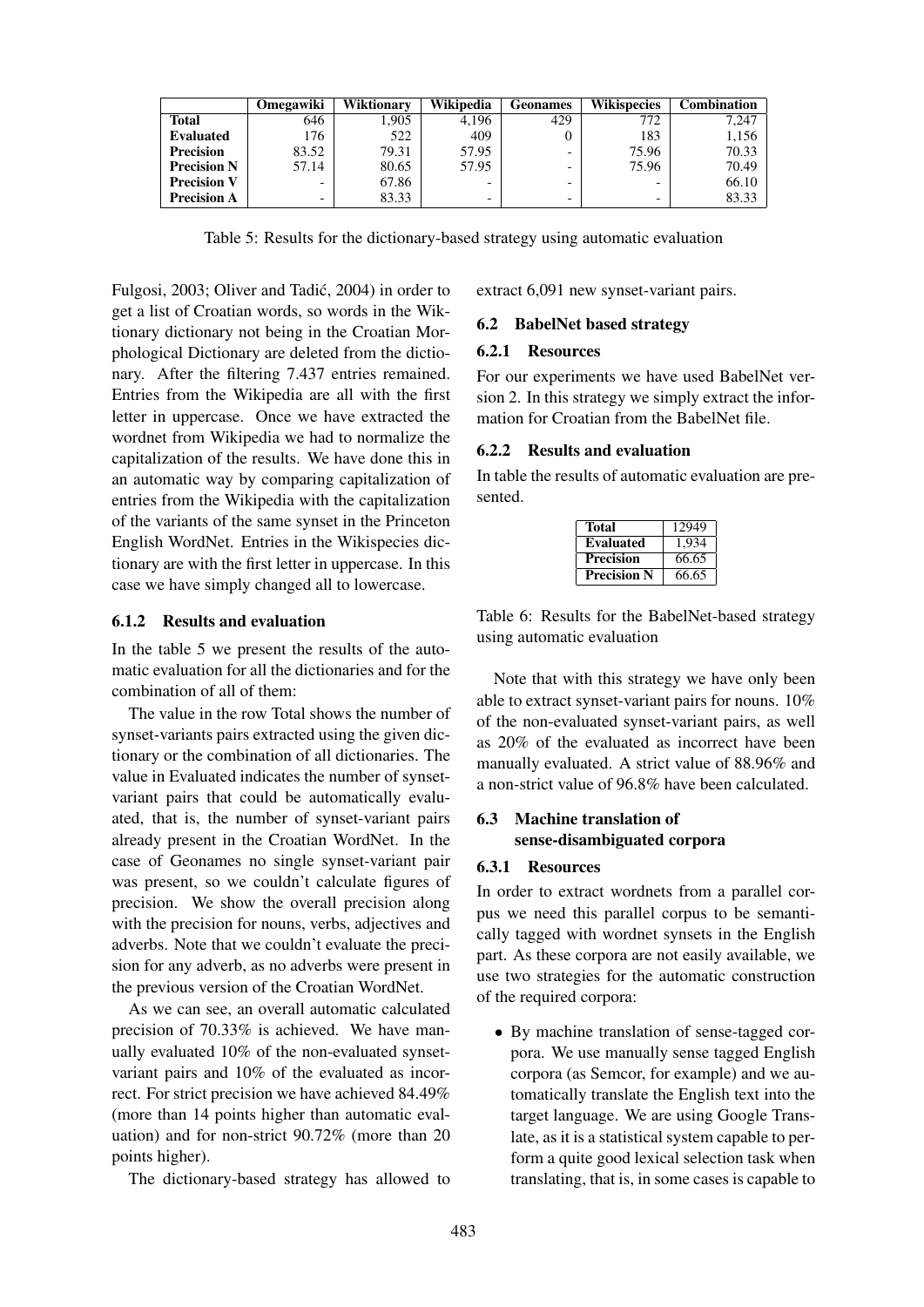|                    | <b>Semcor</b> | PWGC  | <b>Senseval 2</b> | <b>Senseval 3</b> | <b>Combination</b> |
|--------------------|---------------|-------|-------------------|-------------------|--------------------|
| <b>Total</b>       | 3.111         | 4.916 | 144               | 135               | 7.123              |
| <b>Evaluated</b>   | 1.616         | 2.066 | 73                | 82                | 2.853              |
| <b>Precision</b>   | 83.17         | 79.77 | 83.56             | 81.71             | 80.41              |
| <b>Precision N</b> | 84.8          | 80.77 | 77.08             | 78.23             | 81.29              |
| <b>Precision V</b> | 78.71         | 74.25 | 95                | 90.63             | 75.82              |
| <b>Precision A</b> | 80.11         | 85.26 | 100               | 50                | 89.12              |

Table 7: Results for the parallel corpus strategy using automatic evaluation and machine translation of sense-tagged corpora

select the correct translation of a polysemic word.

• By automatic sense-tagging of English-Croatian parallel corpora. To perform the sense-tagging we have used Freeling and UKB (Padró et al., 2010) (Agirre and Soroa, 2009). The tagging has been performed sentence by sentence.

In both cases, we need to POS tag the Croatian text, getting both the lemma and the POS information. We have used Hunpos with a model for Croatian, and we have developed a program to get the associated lemma from the Croatian Morphological Lexicon. Once we have these corpora, the task of extracting a wordnet is equal to wordalignment task. We have used GIZA++ to align the lemmatized parallel corpora and we have developed a script (that will be included in the WN-Toolkit) to extract the wordnets from the aligned files. In the table 8 we can see the information about the sense-tagged corpora for machine translation strategy.

| Corpus            | Sentences | Tokens eng | Tokens hrv |
|-------------------|-----------|------------|------------|
| <b>Semcor</b>     | 37,176    | 794.748    | 721.282    |
| <b>PWGC</b>       | 113,404   | 1.529.105  | 1,303,386  |
| <b>Senseval 2</b> | 238       | 5.493      | 5.129      |
| <b>Senseval 3</b> | 300       | 5,530      | 5.022      |

Table 8: English sense-tagged corpora used in the experiments

The algorithm for wordnet creation from parallel corpora allows to adjust two parameters:

- Minimum frequency: the minimum value of frequency of the synset in the corpus.
- Minimum percent: The relation between the frequency of the first candidate and the second candidate.

In our experiments for Croatian we have fixed these values to:

- minimum frequency: 5 (except for very small corpora, as for example Senseval 2 and Senseval 3)
- minimum percent: 50.

These values have been fixed after performing several extraction experiments using the Croatian-English parallel corpus.

#### 6.3.2 Results and evaluation

In table 7 we can observe the values of precision, calculated in an automatic way, for the strategy of machine translation of sense-tagged corpora. No distinction between monosemic and polysemic variants is done here, offering an overall value. As expected, for bigger corpora we are obtaining more synset-variant pairs. We are again not obtaining precision values for adverbs, as no adverbs were found in the previous version of CroWN.

We have manually evaluated 10% of the nonevaluated synset-variant pairs, as well as 20% of the evaluated as incorrect. This allowed us to calculate a corrected strict precision of 87.76% (7 points higher than automatic precision) and a nonstrict precision of 94.26% (more than 13 points higher than automatic precision).

### 6.4 Automatic sense tagging of parallel corpora

#### 6.4.1 Resources

In table 9 we can observe the information for the corpus used in the automatic sense-tagging strategy.

| Corpus            | Sentences | Tokens eng | Tokens hrv |
|-------------------|-----------|------------|------------|
| cro-eng p.c.      | 62.566    | 1.790.041  | 1.590.637  |
| <b>EUBookshop</b> | 6.104     | 131.217    | 126,607    |
| hrenWaC           | 47.475    | 1.282,007  | 1,152,552  |
| <b>SETIMES 2</b>  | 205,910   | 4.629.877  | 4.662.863  |

Table 9: English sense-tagged corpora used in the experiments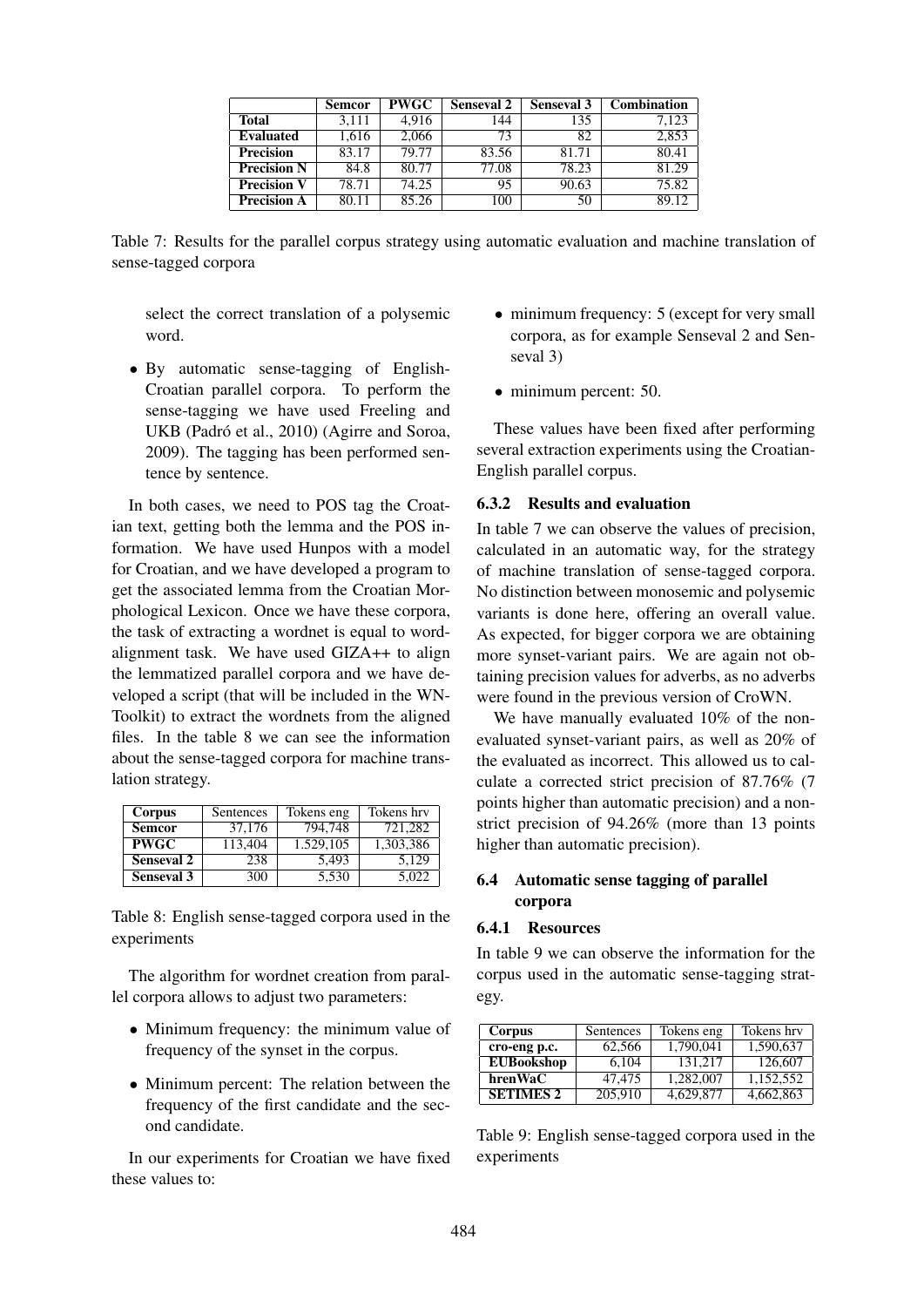#### 6.4.2 Results and evaluation

In table 10 the results for automatic sense-tagging of English-Croatian parallel corpora are shown. Here again, no distinction between monosemic and polysemic variants has been made.

## 6.5 Use of CroDeriV

### 6.5.1 Resources

In our experiments we have used CroDeriV to expand the verbal subset of the CroWN. Using this derivational database we have created a list of 13,781 verb lemmata. Once we have created the verb list we have tried to find their translation in a free Croatian-English on-line dictionary<sup>3</sup>. We have used a script to automatically query this online dictionary in case the verb is not already in the CroWN. In this way we have done queries and obtained a list of 10,463 Croatian verbs with translations into English. For each Croatian verb we have assigned the synsets of the English verb, which we obtained as a translation variant.

#### 6.5.2 Results and evaluation

| <b>Candidates</b>               | 10463 |
|---------------------------------|-------|
| New verbal synset-variant pairs | 2921  |
| <b>New verbal synsets</b>       | 2271  |

Table 11: Number of candidates, synset-variant pairs and synsets for verbal expansion using CroDeriV

In table 11 we can observe the number of candidates, synset-variant pairs and synsets obtained by using CroDeriV for the expansion of the verbal part of the CroWN. The obtained precision is very low, only 27.91%, due to the fact that verbs are highly polysemous units and all of the synsets in which the translation of the Croatian verbal lemma occurs were listed among the candidates, which resulted in an average of 6,8 candidate synsets per verbal lemma. However, in the majority of cases at least one of the candidate synsets was correct. Moreover, numerous candidates were not completely incorrect, since only the reflexivity of the Croatian verb in question had to be corrected in order to correspond to the offered PWN synset. All of these cases were manually corrected. Finally, the results show that in some cases more than one synset-variant pair per synset was found, and in the final step the synset-variant pairs corresponding to the same PWN synset were grouped into same synset in CroWN as well.

Although the overall precision of this procedure is not as high as with monosemous units, it yielded a rather satisfactory number of both new synset-variant pairs and new synsets. However, this method significantly contributed to the improvement of the CroWN's coverage of lemmas from various Croatian corpora.

## 6.6 Manual creation until reaching 100% of Core WordNet

After applying WN-Toolkit strategies, CroWN encompassed 70.63% of the Core synsets. We decided to add the remaining part of this set, namely 1,456 synsets. The majority of these synsets comprise senses of polysemous units. The following procedure was applied to polysemous units:

- 1. the literals from these synsets were automatically translated into Croatian;
- 2. the obtained results were manually checked and corrected.

A manual evaluation and correction of the remaining 1,456 Core synsets was performed. The results of this procedure can be divided into following groups as far as:

- 1. only one of the translation candidates was correct,
- 2. two or more translation candidates were correct,
- 3. none of the translation candidates was correct.

For the first and the second group additional synset-variants in synsets with at least one automatically obtained correct translation was provided. For the last group at least one correct translation for all synsets was provided. The result of these procedure is 100% of Core WordNet synsets represented in CroWN 2.0.

## 7 Main source of errors

The manual revision of the results has allowed us to devise the main source of errors. We can highlight the following:

<sup>3</sup> http://www.rjecnik.net/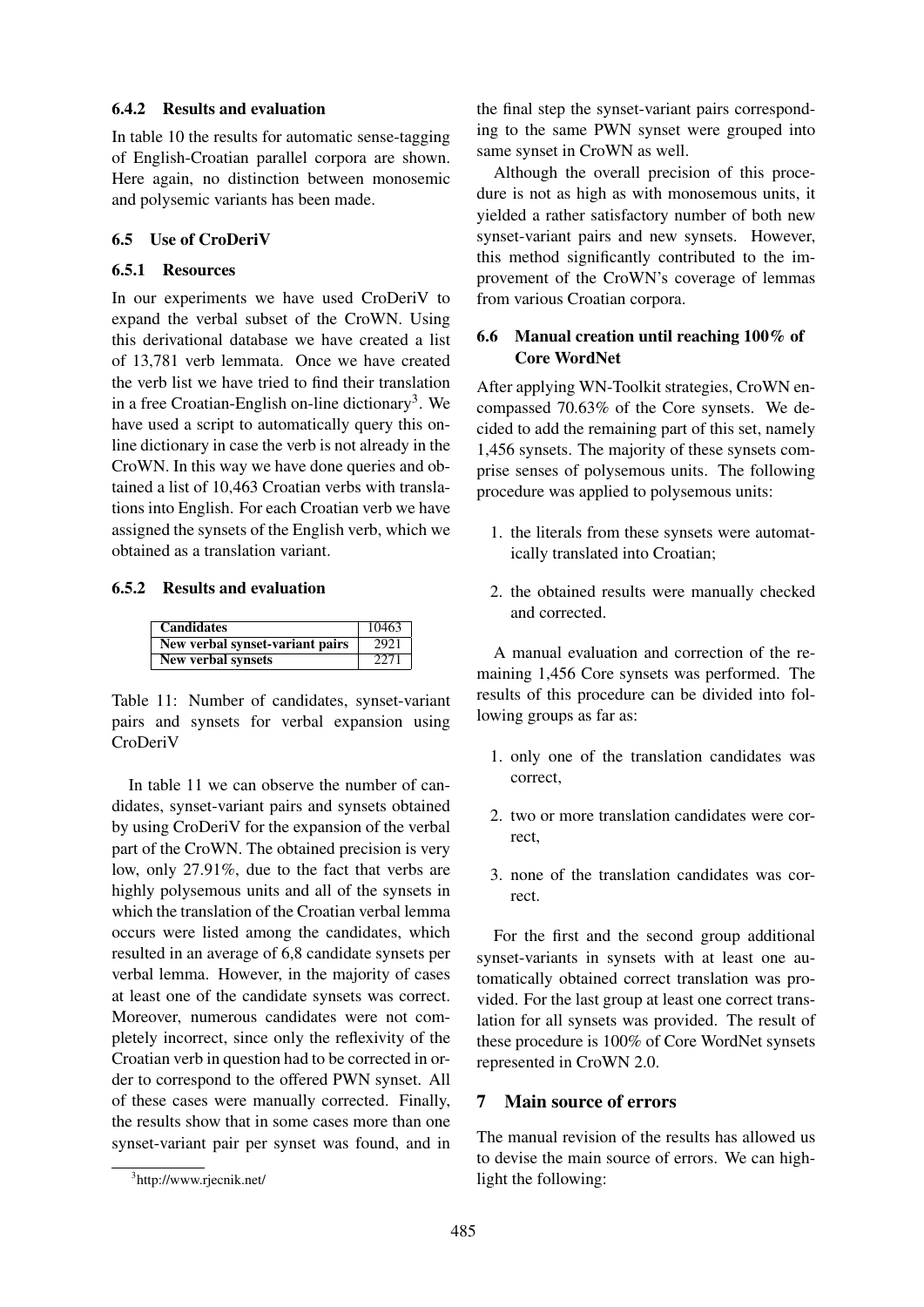|                    | cro-eng p.c. | EUBookshop | hrenWaC | <b>SETIMES 2</b> | Combination |
|--------------------|--------------|------------|---------|------------------|-------------|
| <b>Total</b>       | 2.209        | 673        | 3.834   | 5,583            | 7,395       |
| <b>Evaluated</b>   | 866          | 344        | 1.560   | 1.908            | 2,569       |
| <b>Precision</b>   | 79.56        | 75.29      | 78.46   | 71.96            | 70.07       |
| <b>Precision N</b> | 78.81        | 74.73      | 78.64   | 71.83            | 69.73       |
| <b>Precision V</b> | 77.39        | 72.34      | 70.97   | 68.42            | 66.67       |
| <b>Precision A</b> | 91.94        | 87.5       | 90.63   | 85.05            | 86.47       |

Table 10: Results for the parallel corpus strategy using automatic evaluation and automatic sense-tagging of English-Croatian parallel corpora

- For dictionary-based and Babelnet-based strategies one important source of errors is the capitalization of the entries. In some of the used dictionaries (for example Wikipedia and Wikispecies), all the entries begin with a capital letter, regardless they are proper or common names.
- For dictionary-based and Babelnet-based strategies other important source of errors are some entries in forms other than nominative singular. Some of the dictionary entries are in nominative plural.
- For strategies based on parallel corpora (both machine translation of sense-tagged corpora and automatic sense-tagging of parallel corpora) numerous errors are produced by the Croatian tagger. As stated earlier, we have used a simple Hunpos tagger with a model for Croatian and a simple script for adding the lemmata. This tagger is not able to cope with multiword expressions and is not able to attach the reflexive particle *se* of reflexive verbs to the lemma.
- For the strategy based on parallel corpora using machine translation, another important source of errors is the quality of the machine translation system. We have used Google Translate, a state-of-the-art machine translation system, so we don't expect to make any improvement in this aspect.
- For strategy based on parallel corpora using automatic word sense-disambiguation of the English part, one important source of errors is the word sense disambiguation, as it is a very difficult task. We have used a state-of-theart word sense algorithm (Freeling+UKB), so we don't expect to make any improvement in the tagger. In these experiments the corpora were sense tagged sentence by sentence,

thus reducing the context information available for the UKB algorithm. In future experiments we plant to sense tag the corpora grouping several sentences of the same document.

## 8 Conclusions and future work

In this paper we have described the procedures applied for the automatic acquisition of new CroWN synsets based on various dictionaries and parallel corpora. The results were both automatically and manually evaluated, and approximately 5,000 new synsets were detected as candidates for CroWN. As it has been stated above, the procedures proved valuable for the detection of monosemous vocabulary. However, it became obvious that the detection of correct senses of polysemous words is a highly challenging task. This especially pertains to procedures relying on sense-tagged parallel corpora, previously lemmatized and POS tagged. The main problem is non-availability of sense-tagged corpora for Croatian that could be used for more comprehensive approach. Further problems arise from not completely satisfactory results of lemmatization and POS tagging. One of our future goals is thus to create a Freeling module (including lemmatizer and POS tagger) for Croatian. In order to make the CroWN a more representative resource for Croatian, we plan to compare the list of words from CroWN and frequency list of lemmas from Croatian corpora. This procedure should enable the detection of gaps in the coverage of Croatian vocabulary and should result in a more balanced and usable wordnet for Croatian. Moreover, since CroDeriV is currently being expanded with other POS, we will use it for further expansion of other lexical hierarchies in CroWN. All these steps should also result in a sense-tagged corpus of Croatian that could be used for various NLP tasks.

As a future work we also plan to improve the WN-Toolkit. One of the improvements will be the inclusion of a methodology allowing to deal